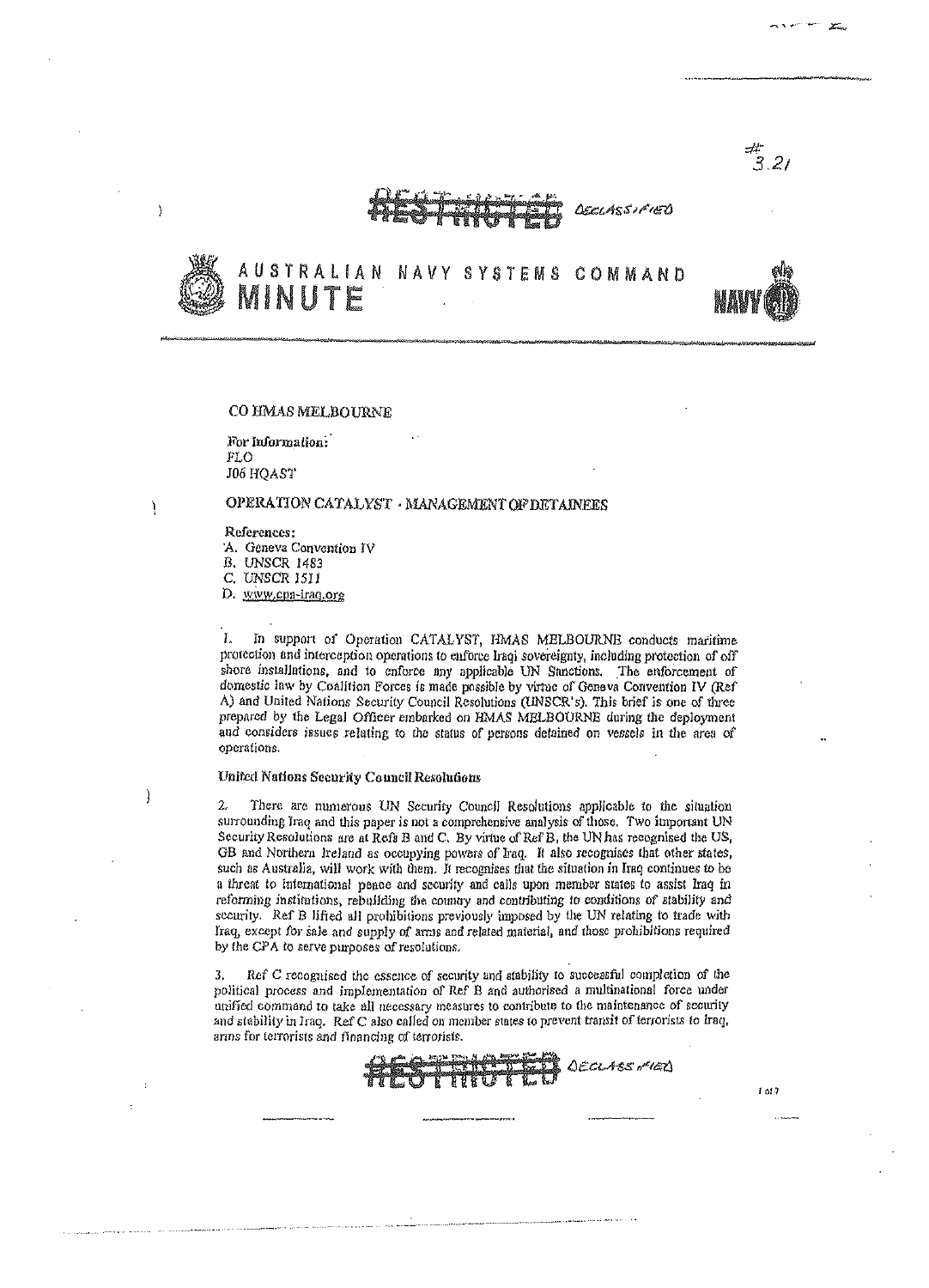# **BEUASSIAED**

These resolutions provide the authority for Australia to undertake operations as a part of the multinational force authorised under Ref C to implement Ref B.

### The Law of Occupation and Human Rights

ľ

 $\mathcal{E}$ 

J,

Ref A, in particular Section 111, provides that an Occupying Power has certain duties, including in Art 64 that the penal laws of the occupied territory shall remain in force. These laws may be repealed or suspended to the extent that they constitute a threat to security or an obstacle to application of the Convention. Therefore the Occupying power can subject the population of the territory to provisions essential to fulfil its obligations, including maintaining orderly government and ensuring security.

6. The laws relating to occupation are categorised as International Humanitarian Law, and may be considered a subset of the wider International Human Rights Law. International Human Rights Law provides fundamental rights or standards applicable to persons and applies at all times, however derogation from some of those norms is permitted in certain standards, such as times of emergency.

7. In times of armed conflict International Humanitarian Law is considered the 'lex specialis', i.e. it is of primary applicability. Regardless, both IHL and IHRL bave a common mucleus of fundamental human rights and as the situation in Iraq progresses from one of conflict and occupation to a new domestic regime, there must be movement away from IHL, to the wider IHRL norms.

8. Relevant international instruments which require consideration relate to the treatment of detained persons and include the Charter of The United Nations 1945 (Premable relating to Human Rights), the Universal Declaration of Human Rights (1948) (particularly Articles 5, 8 and 9) and the International Covenant on Civil and Political Rights (1966) (particularly Articles 2, Art 4 - the public emergency provision, Art 7, 9, 10, and 14).

In my view it is necessary to consider whether the protection and rights of individuals is being adequately catered for in the dynamic movement from war, through the occupation period and beyond.

### Domestic Law of Iraq

10. I have encountered significant difficulties in establishing the extant applicable laws and regulations in Iraq, particularly those that relate to crimes that may be discovered during HMAS MELBOURNE's maritime operations in support of Operation CATALYST. Reference E is the only resource that I was able to obtain some access to in an effort to ascertain the details of the relevant domestic law in Iraq. It contains copies of promulgated CPA Orders, discussed further below. Rollance on it however was severely hampered by very restricted web access. I also managed to have some contact with Australian and US Legal Officers, but once again communication was hampered by the time delays experienced in downloading on the unclassified e-mail system. Clarification of some of the CPA orders has also been sought, but has not yet been forthcoming.

11. CPA Order 7. This order provides that Iraqi laws are in constant review but as at the date of that order, 10 Jun 03, the 3<sup>rd</sup> Edition of the 1969 Iraqi Penal Code with amendments, is to apply, but two particular paragraphs are suspended. The order also provided that legal proceedings in respect to publication offences, offences against the external security of the



 $2 of 7$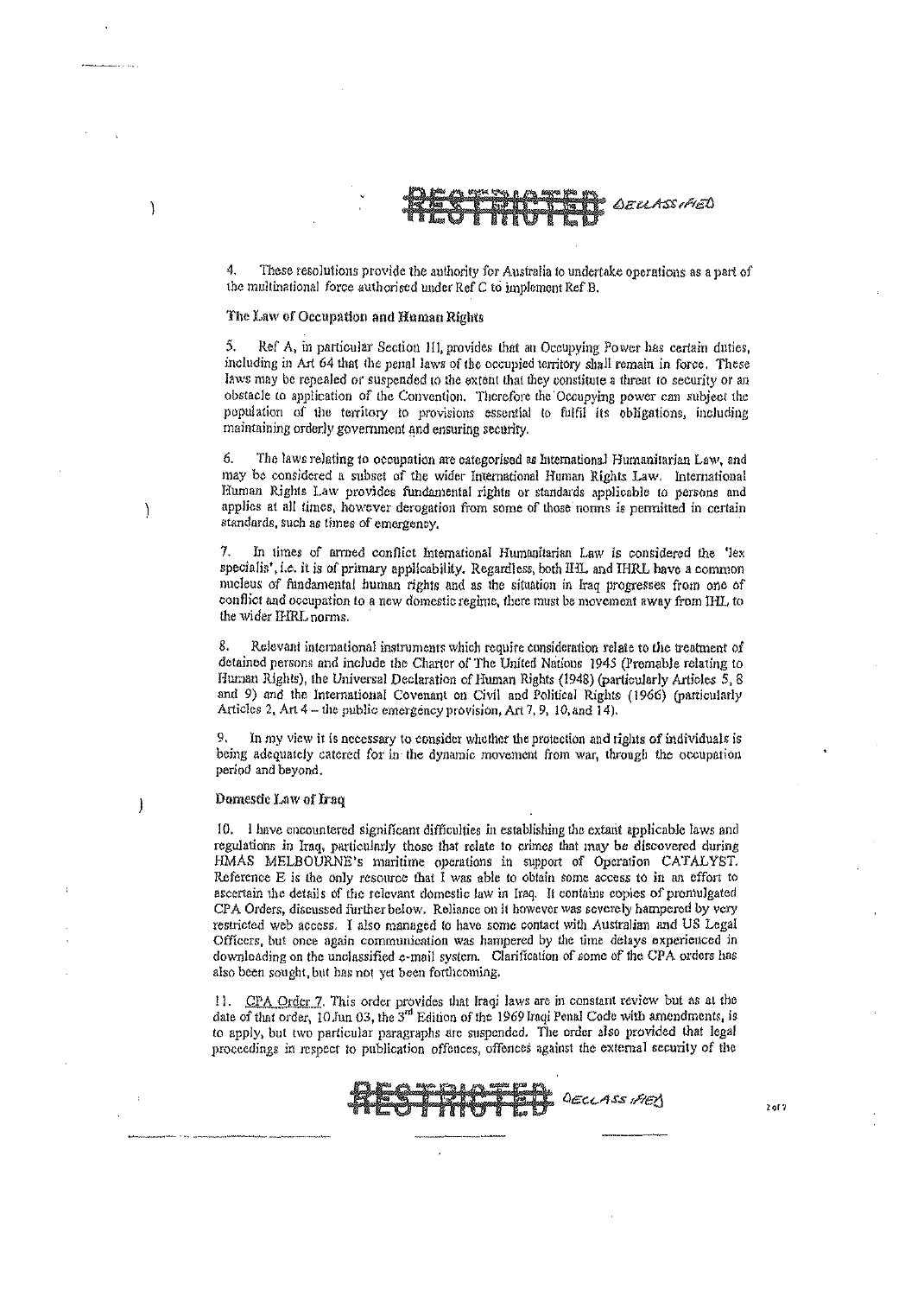

stare, offences against the internul security of the stnte, offences against publie authorities, and the offence of insulting a public official can only be brought with written permission of the Administrator of the CPA. (As the date of writing this paper I have been unable to get a copy or precis of the Iraqi Penal Code, or any of its relevant provisions).

12. From an iutemational human rights perspective, some of the human rights considered to be fundamental are recognised and being implemented by the CPA. In particular this order provides that capital punishment is suspended, and torture, cruel, degrading or inhuman treatment or punishment is prohibited. It also provides that persons undertalung public duties are to apply the law impartially with no person to be discriminated on the basis of sex, race, colour, language,religion, political opinion, nalional, ethnic Or social origin, or birth. This *is*  consistent with requirements of Articles 6,7 and 10 of the ICCPR.

13. CPA Order 25. This order provides for the confiscation of criminal property involved in theft of natural resources. The order provides that criminal property shall be subject to confiscation and may be seized by Coalition Forces or Iraqi Police. A confiscation hearing will subsequently take place. A criminal conviction is not necessary prior to confiscation. The following definitions are applicable:

)

<sup>1</sup>

ì

- a. Criminal Property is defined as that property used or intended to be used in commission of a criminal offence involving natural resources or utility infrastructure and includes vessels; acquired through or a as a result of commission or attempted commission of a criminal offence involving natural resources or utility infrastructure; money, negotiable instruments ctc furnished or intended to be furnished in exchange for unlawfully acquired natural resources or parts of utility infrastructure, or to facilitate the commission of one of these offences.
- **b.** Natural Resources is defined as having the usual meaning and includes refined petroleum, benzene, diesel fuel or other petroleum products after refining.
- c. Utility Infrastructure  $-$  is defined as relating to power generation and supply, water treatment and delivery and IT components such as telephone and computer cabling.

14. Procedures for seizure and confiscation are also set out in the order. When suspected Criminal property is identified in connection with an investigation or the apprehension of a person for the commission of a relevant criminal offence the suspected criminal property is subject 10 *immediale* seizure. Prior 10 llMAS MELBOURNE's arrival On task a number of vessels and crew were detained for significant periods of time at anchorage. During my deployment, vessels and persons on board those vessels continued to be detained, and there **remained the potential that if persons Were detected who were involved in. activities which**  triggered CPA order 25, then seizure of vessels and detention would be an issue.

15. The order provides that the authority seizing the property shall inform the person in possession or control at the time of seizure that the property is being seized as suspected criminal property and will be subject to confiscation proceedings. Practically this would require the Boarding Officer to inform the master of the vessel. A proforma "Memorandum of Understanding of Care" (at Annex B) appears to have been utilised by Coalition Forces when seizing such property. Although relevant in advising the master of a seized vessel of the extent of assistance and care to be provided by Coalition Forces, it is my view that this



**J nf?**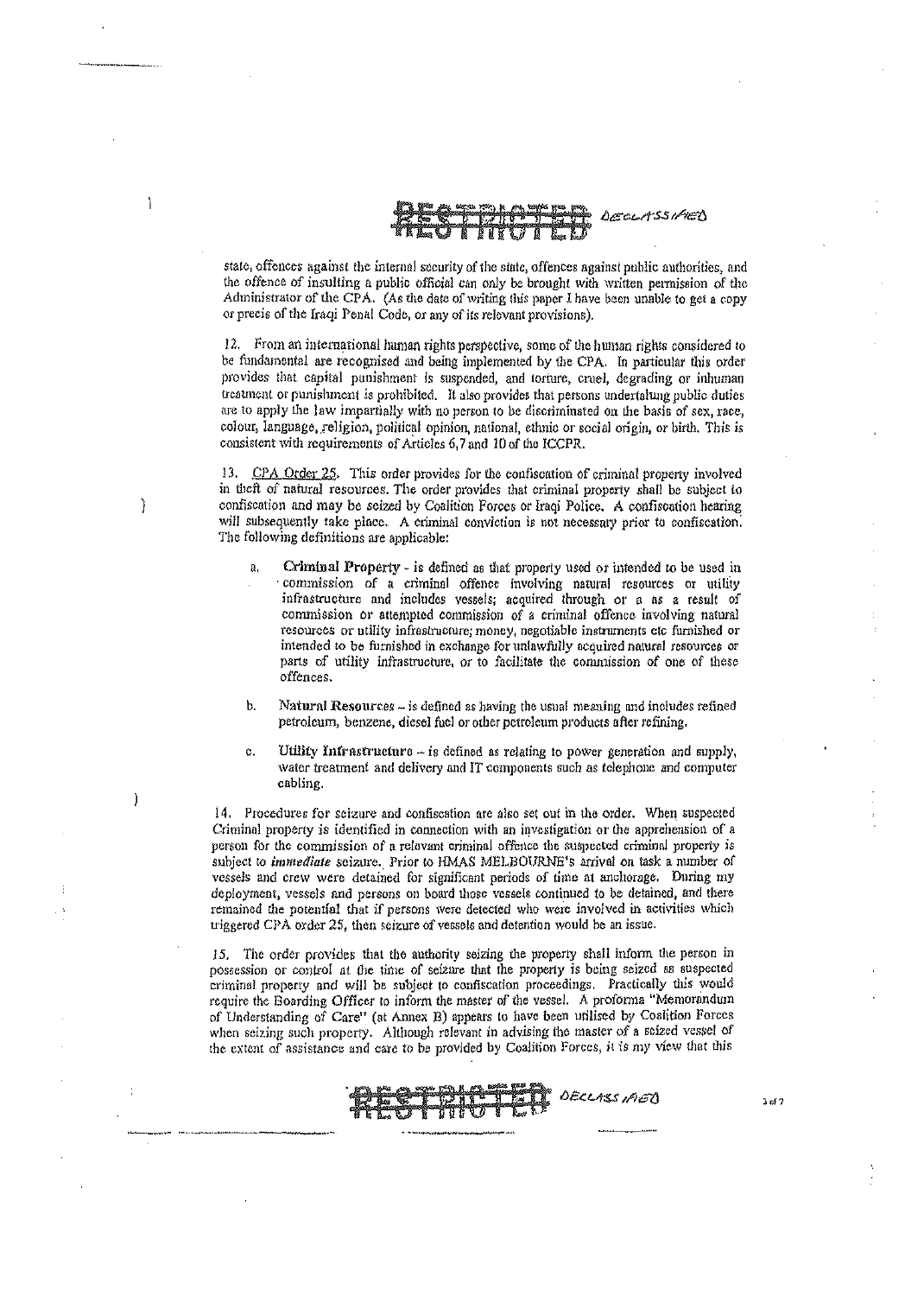

would disembark and replenish their stocks. It would be unusual for these vessels to be at sea for the lengths of time that some of these vessels have been detained without some respite and replenishment. Further, specific cultural requirements, be they religious or dietary, are not necessarily known by HMAS MELBOURNE or any other vessel tasked to conduct these checks and Coalition vessels, including HMAS MELBOURNE, may not be equipped with foodstuffs that necessarily meet detained persons requirements, eg. I have been made aware that Hindu crew on a detained vessel were given significant quantities of raw frozen beef on health and comfort visits. Foodstuffs prepared in the halal method may also be required for replenishment but may not be available.

 $22.$ Although arrangements have been made for contractors to manage care of vessels and crew in the Smug Box, security detachments and health and comfort checks continued to be required and carried out by coalition forces including HMAS MELBOURNE and these issues remain extant for as long as interception operations are carried out in support of the CPA.

23. It is significant that Order 25 only refers to property, and not to persons who may be on board seized vessels and who may be implicated in the commission of a criminal offence. Despite that, persons continue to be detained on those vessels. CPA Memorandum 3 seems to be the only information that I could ascertain relating to criminal or other detention.

24. CPA Memorandum 3. This memorandum establishes procedures for applying the criminal law in Iraq. Section 5 of the memorandum provides that at the time an Iraqi law enforcement officer arrests any person, the officer shall inform the person of his or her right to remain silent and consult a legal representative.

25. Although Coalition forces are not Iraqi law enforcement officers, by implication from the nature of duties being performed, if they are seizing vessels and detaining persons on them, then the same requirement should apply. There is no evidence that this has been occurring, and in relation to persons detained on their own vessels in the Smug Box, I consider has the potential to cause some controversy and needs to be resolved.

26. Section 6 of the Memorandum relates to Criminal Detentions and standards to be applied to all persons detained by Coalition forces sofely in relation to allegations of criminal acts, and who are not security detainees. It refers to initial induction into a Coalition Force detention centre and provides that the detainee shall be appraised of his rights to remain silent and consult a legal representative; to be promptly informed in writing, in a language they understand, of the particulars of the charges preferred against them; and to be brought before a judicial officer as rapidly as possible and no later than 90 days after date of induction to the centre; and provisions for access to detainees to ICRC.

Section 7 relates to Security Internees, and provides such internees with a right of 27. appeal against the decision to intern them; review after six months by a competent body established for the purpose; standards of the facility, and access to ICRC.

28. I raise concerns with the status of individual persons on board vessels detained/seized by coalition forces. Without particulars of the Iraqi penal code, I am unable to provide exact advice, however I would assume that such people could be detained as criminal detainees, and then the provisions of section 6 of this memorandum would apply. I consider that if persons are detained on a vessel seized by the Coalition Forces perhaps in accordance with Order 25, then regardless of the nature of the vessel or state of registration of that vessel, if they are detained by Coalition forces they are not free to leave. In my view this would constitute



 $Q$ ELLASSIFIED

ľ

<sup>)</sup>

 $5017$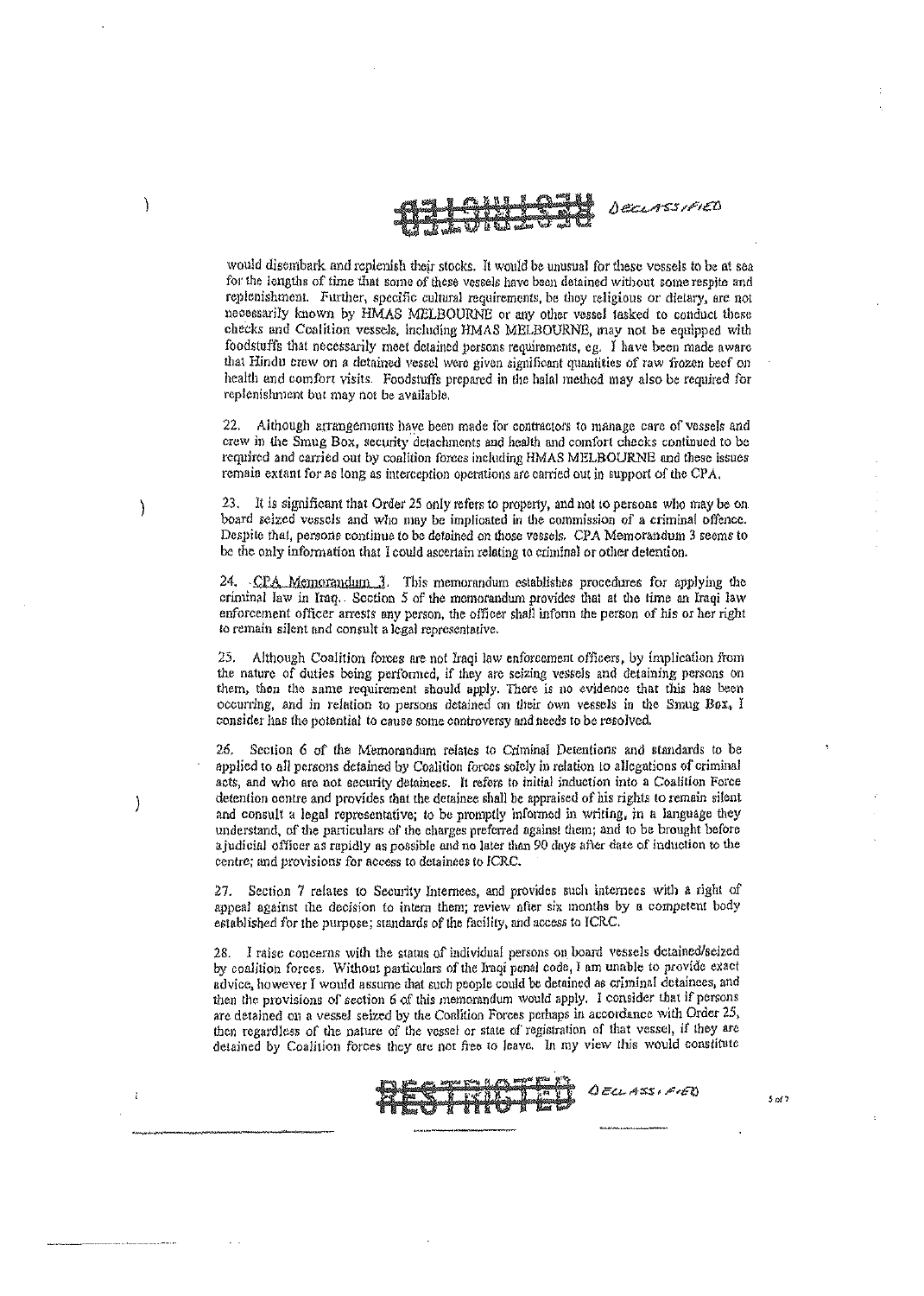

detention in a Coalition Force Dotention Centre. If that is accepted, then the detained persons should be advised of the particulars of the charges against them (orally and in writing in a language they understand), advised of their right to remain silent, advised of their right to consult an legal adviser, and brought before a judicial officer no later than 90 days from the date of detention. I am concerned that because of the circumstances of their detention (on board their own vessel) it is considered that they are not formally inducted into a purpose maintained Coalition Force detention facility and are therefore denied these rights.

J,

 $\overline{\phantom{a}}$ 

 $\mathcal{Y}$ 

29. Even if these persons are not considered Criminal detainees, but security internees, they should be advised of their status, provided a right to appeal the decision to intern them, and have their internment reviewed by a competent body six months from the date of internment as detailed in Section 7.

30. Section 8 of the Memorandum reinforces that criminal detainees suspected of involvement in a folony shall have the right to consult with a legal representative while in detention.

31. I note that paragraph 2 of Section 6 of the Memorandum provides that "...failure to comply with these procedures shall not constitute grounds for any legal remedy...". I would be concerned if this provision was relied on to excuse non-compliance with these procedures for a whole class of detaince.

32. Ref A is also relevant to considerations of detention and standards of detention facilities. Article 76 of Ref A provides that, "... protected persons accused of offences shall be detained in the occupied country and serve their sentences therein. They should enjoy conditions of food and hygiene sufficient to keep them in good health, and conditions should be at least equal to those in prisons in the occupied territory." I do not know what prison conditions within Iraq are like, or the extent of operation of prisons or detention centres there, but I raise the point so that comparison can be made with conditions on detained vessels. Section IV of Ref. A is comprehensively devoted to treatment of internees, specifying certain conditions of internment facilities. If the detained persons on vessels in the Smug Box are not criminal detainees, then these provisions should apply, and it is doubtful whether the living conditions on detained vessels are at the standard required by the Convention.

DECLASS HIER

 $6013$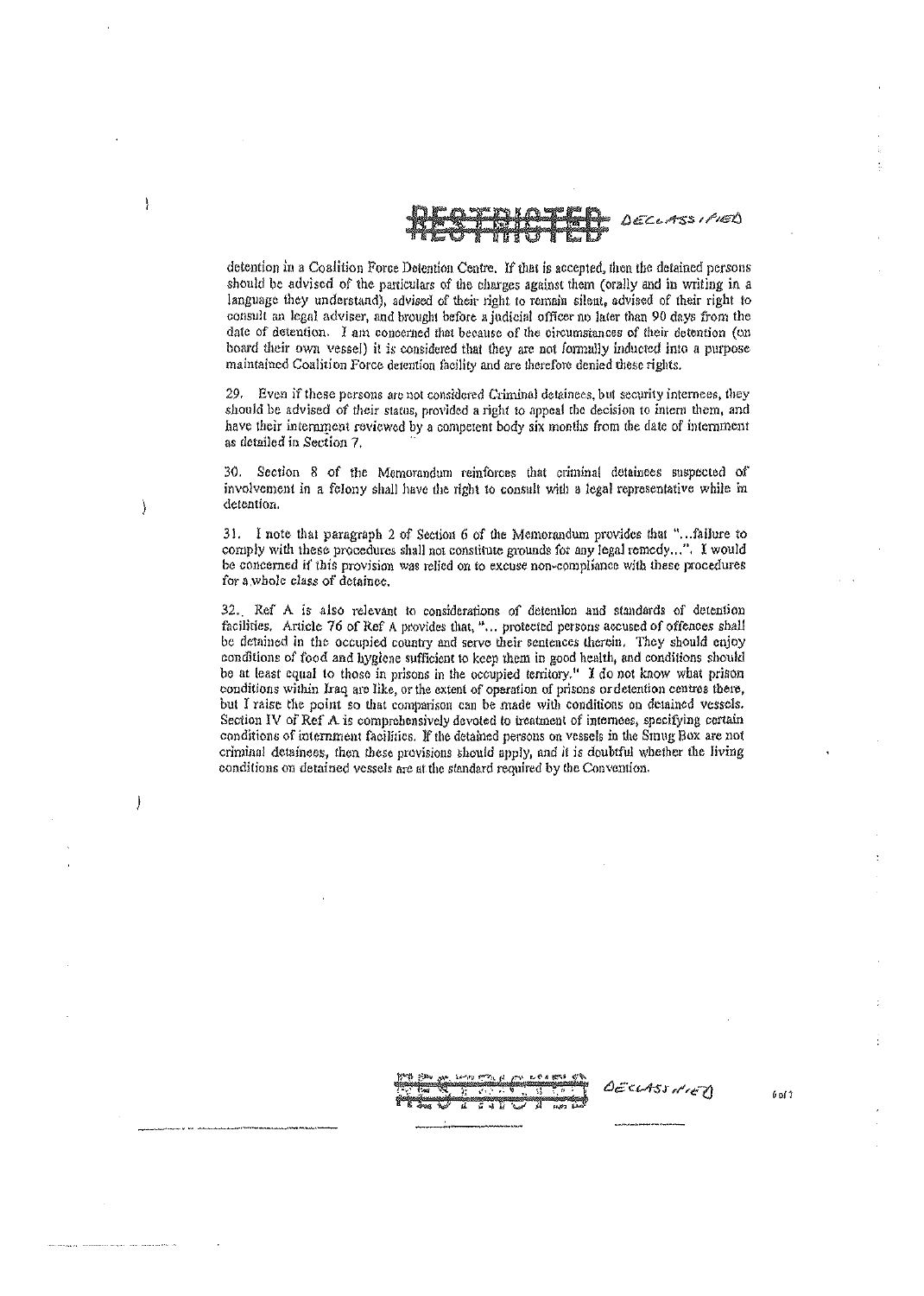DECLASSIFIED

33. The above paragraphs express concerns regarding adherence to human rights norms that have occurred to me whilst deployed on HMAS MELBOURNE. Although there may be an argument concerning more limited guarantees of individual human rights during conflict and occupation, there is less scope for such arguments after occupation has ceased and it is therefore it is necessary to be alert to the existence of our obligations and provide and protect those fundamental human rights of the civilian population encountered during our operations in the area.

nic.office F.P. SNEATH

LCDRRAN SO2 Legal

Ÿ

 $\mathcal{E}$ 

 $\mathcal{Y}$ 

ł

 $\mathcal{E}$ 

HMAS CERBERUS **VIC 3920** 

06 Km 04

Annexes:

- Proforma "Memorandum of Understanding of Care" which has been utilised by  $\lambda$ . Coalition Forces when seizing suspected criminal property/detaining vessels and crew
- Ъ. Health and Comfort Check Proforma

and a company



 $0$ EELASSIFIED

 $7<sub>0</sub>12$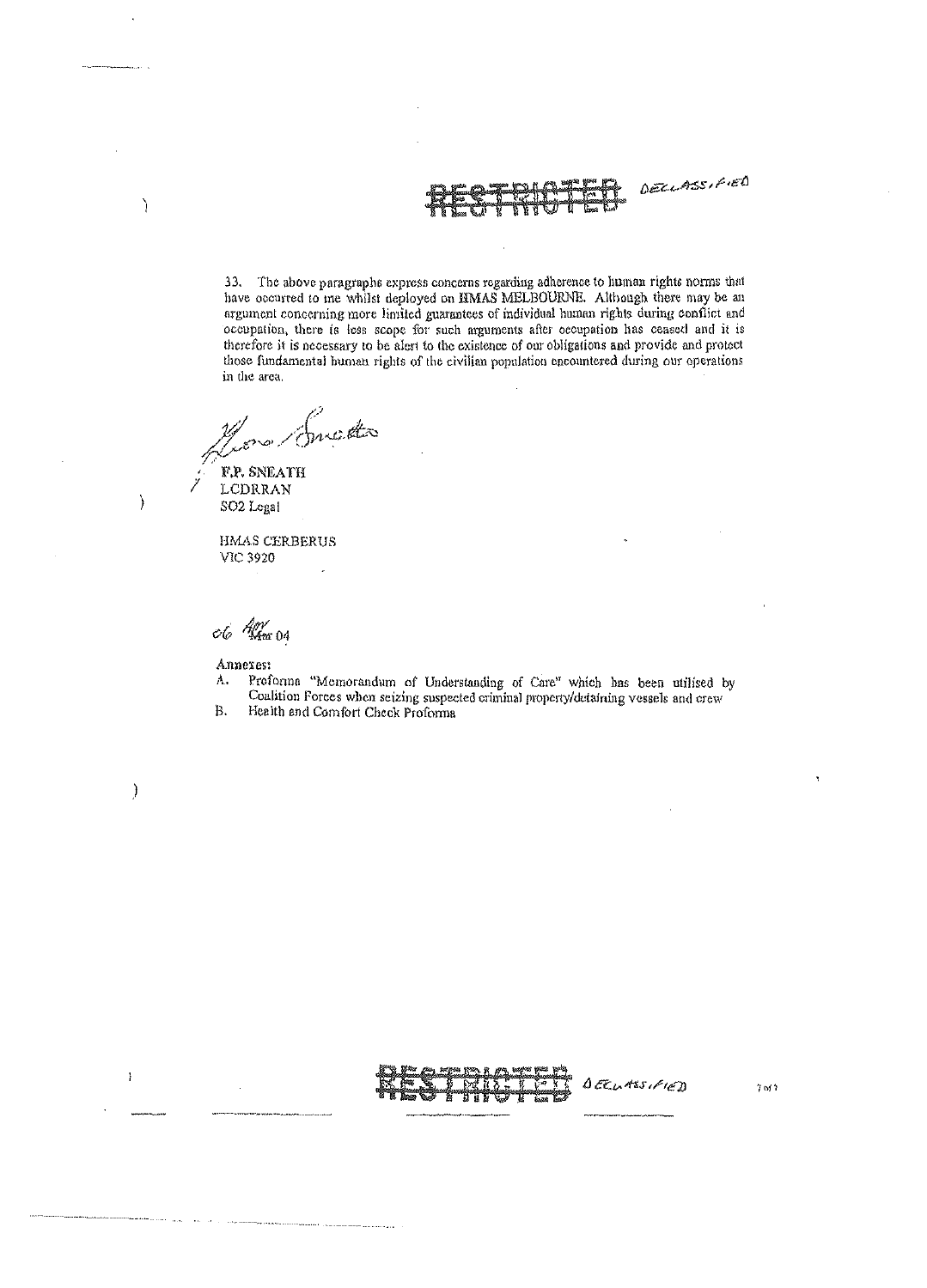DECLASSIFIED

 $SUBI:$ MEMORANDUM OF UNDERSTANDING OF CARE FOR THE MOTOR VESSEL DETAINED IN VIOLATION INPORT/EXPORT LAWS IN IRAQ.

YOU ARE BEING DETAINED FOR VIOLATING COALITION PROVISIONAL AUTHORITY DIRECTIONS AND/OR IRAQI EXPORT LAWS, YOU, YOUR VESSEL AND CREW WILL BE TURNED OVER TO THE COALITION PROVISIONAL AUTHORITY IN IRAO AS SOON AS POSSIBLE. UNTIL THEN, COALITION FORCES OPERATING UNDER COALITION PROVISIONAL AUTHORITY WILL PROVIDE YOUR RASIC FOOD AND WATER NEEDS. WHILE YOU ARE DETAINED, IT IS IMPORTANT YOU UNDERSTAND THE FOLLOWING:

1) YOU ARE BEING DETAINED BY THE COALITION PROVISIONAL AUTHORITY.  $Y00$ AS MASTER OF THE DETAINED MOTOR VESSEL, ARE RESPONSIBLE FOR THE ACTIONS OF YOUR CREW AND THE SAFETY OF YOUR VESSEL. THE COALITION. FORCES TAKE NO RZSPONSIBILITY FOR THE SAFE NAVIGATION AND SEA WORTHINESS OF THIS VESSEL. ANY REQUIREMENTS FOR THE SHIP TO MANEUVER, FUMP FLUIDS TO OR FROM BILGES OR TANKS/TO THE SEA, OR CHANGE ITS ENGINEERING STATUS WILL BE YOUR RESPONSIBILITY. ADDITIONALLY, AS MASTER OF THIS VESSEL, YOU ALONE ARE RESPONSIBLE SHOULD FOR ANY REASON THE SHIP RUN AGROUND, COLLIDE WITH ANOTHER VESSEL, OR EXPERIENCE ANY OTHER UNEXPECTED CASUALTY.

2) PRIOR TO BEING TURNED OVER TO THE COALITION PROVISIONAL AUTHORITY, COALITION NAVAL FORCES WILL PROVIDE:

-TWELVE LITERS OF POTABLE WATER PER PERSON PER DAY, WHEN YOU HAVE EXHAUSTED YOUR OWN ONBOARD SUPPLY. YOU MAY USE THIS WATER FOR WHATEVER YOU DESIRE; DRINKING, BATHING, OR WASHING CLOPHES. -IF YOUR SHIPBOARD FOOD SUPPLY HAS BEEN EXHAUSTED: A CALORIC SUBSTRATE OF 1900 CALORIES PER PERSON FER DAY WITH NO LESS THAN EIGHT PERCENT OF THE CALORIES IN THE FORM OF PROTEIN AND NO LESS THAN TEN PERCENT

CALORIES IN FAT.<br>-IF YOUR SHIPBOARD FUEL SUPPLY IS EXRAUSTED: SUPFICIENT FUEL TO RUN<br>-IF YOUR SHIPBOARD FUEL SUPPLY IS EXRAUSTED: SUPFICIENT FUEL TO RUN FOUR CENERATOR 6 HOURS EVERY DAY. THE SERVAL PRODUCT CENERATOR 6 HOURS EVERY DAY.

FOR YOUR GENTRATOR.

-IF YOU NEED TO CONTACT THE OWNER OR AGENT, WE WILL ALLOW YOU TO DO SO AS LONG AS A BOARDING TEAM MEMBER IS THERE TO MONITOR AND RECORD THE CONVERSATION. THE CONVERSATION MUST BE IN ENGLISH IF YOU CAPABLE, UNLESS A COALITION INTERPRETER IS PRESENT.

3) WE WILL NOT DO THE FOLLOWING:

Ì

J

 $\cdot$ 

 $\rightarrow$ 

 $\cdot$  .

-PROVIDE CIGARETTES, CHEWING TOBACCO, CHEESE, CLOTHING, OR FRESH FRUIT AND VEGETABLES -REPAIR YOUR EQUIPMENT FOR YOU. WE MAY PROVIDE LIMITED TECHNICAL ADVICE, GASKET KATERIAL, AND FASTENERS-COOK OR FROVIDE COOKING PROPANE. -PROVIDE PRESCRIPTION MEDICINE WITHOUT A DOCTORS PRESCRIPTION.

4) YOU ARE RESPONSIBLE FOR THE FOLLOWING:

-MAINTAINING YOUR EQUIPMENT IN OPERATING CONDITION. -USING YOUR WATER WISELY. DO NOT LET IT LEAK INTO BILGE OR RUN FROM FATICETS INTO SINKS. -FOLLOWING THE DIRECTIONS OF THE BOARDING TEAMS.

**THE DECLASSIA ED**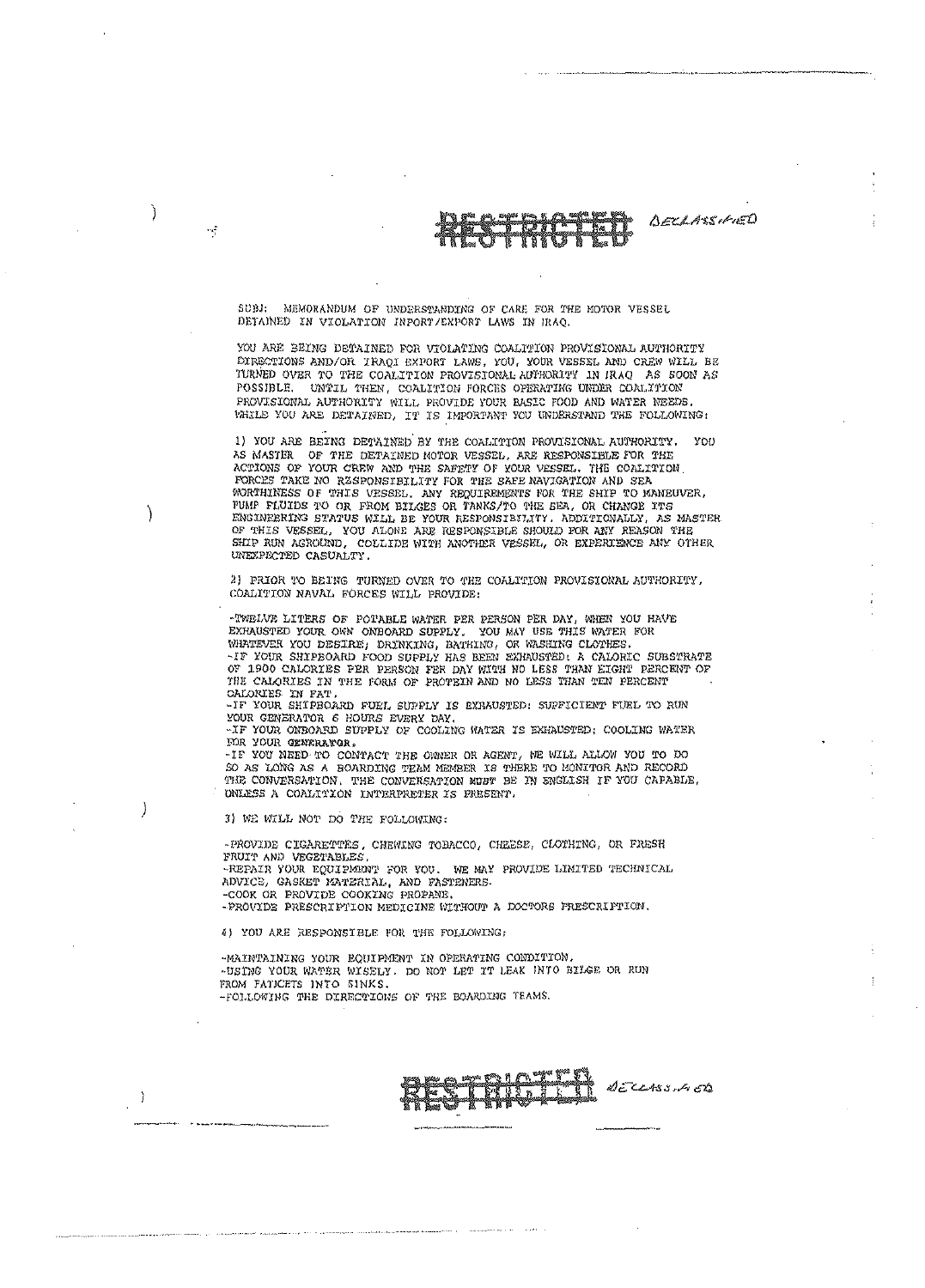$\overline{a}$  $\ddot{\phantom{0}}$  $\mathcal{L}^{\mathcal{L}}$ 

DECLARESHED

 $\tilde{\boldsymbol{\xi}}$ 

 $\overline{\phantom{a}}$ 

l,

 $\lambda$ 

 $\big)$ 

 $\big)$ 

 $\bar{1}$ 

 $\delta\chi\ell_{\rm s}$ 

 $\hat{\mathcal{A}}$ 

 $\bar{\mathcal{A}}$ 

KASTER OF VESSEL BOARDING OFFICER  $\ddot{\phantom{a}}$ 

OWNER MAY CONTACT COMMANDER<br>NAVAL FORCES COMMAND (<br>NEGOTIATIONS FOR RELBASE OF DETAINED VESEEL. COMMANDER US

Santa CECLIS (AE) 1 TJT

.<br>Saapannan kuning tiiti saa taas 19 min nä kuningas s

 $\label{eq:3} \mathbf{p}^{(k)}\mathbf{q}^{(k)}\mathbf{p}^{(k)}\mathbf{q}^{(k)}\mathbf{p}^{(k)}\mathbf{p}^{(k)}\mathbf{p}^{(k)}\mathbf{p}^{(k)}\mathbf{p}^{(k)}\mathbf{p}^{(k)}\mathbf{p}^{(k)}\mathbf{p}^{(k)}\mathbf{p}^{(k)}\mathbf{p}^{(k)}\mathbf{p}^{(k)}\mathbf{p}^{(k)}\mathbf{p}^{(k)}\mathbf{p}^{(k)}\mathbf{p}^{(k)}\mathbf{p}^{(k)}\mathbf{p}^{(k)}\mathbf$